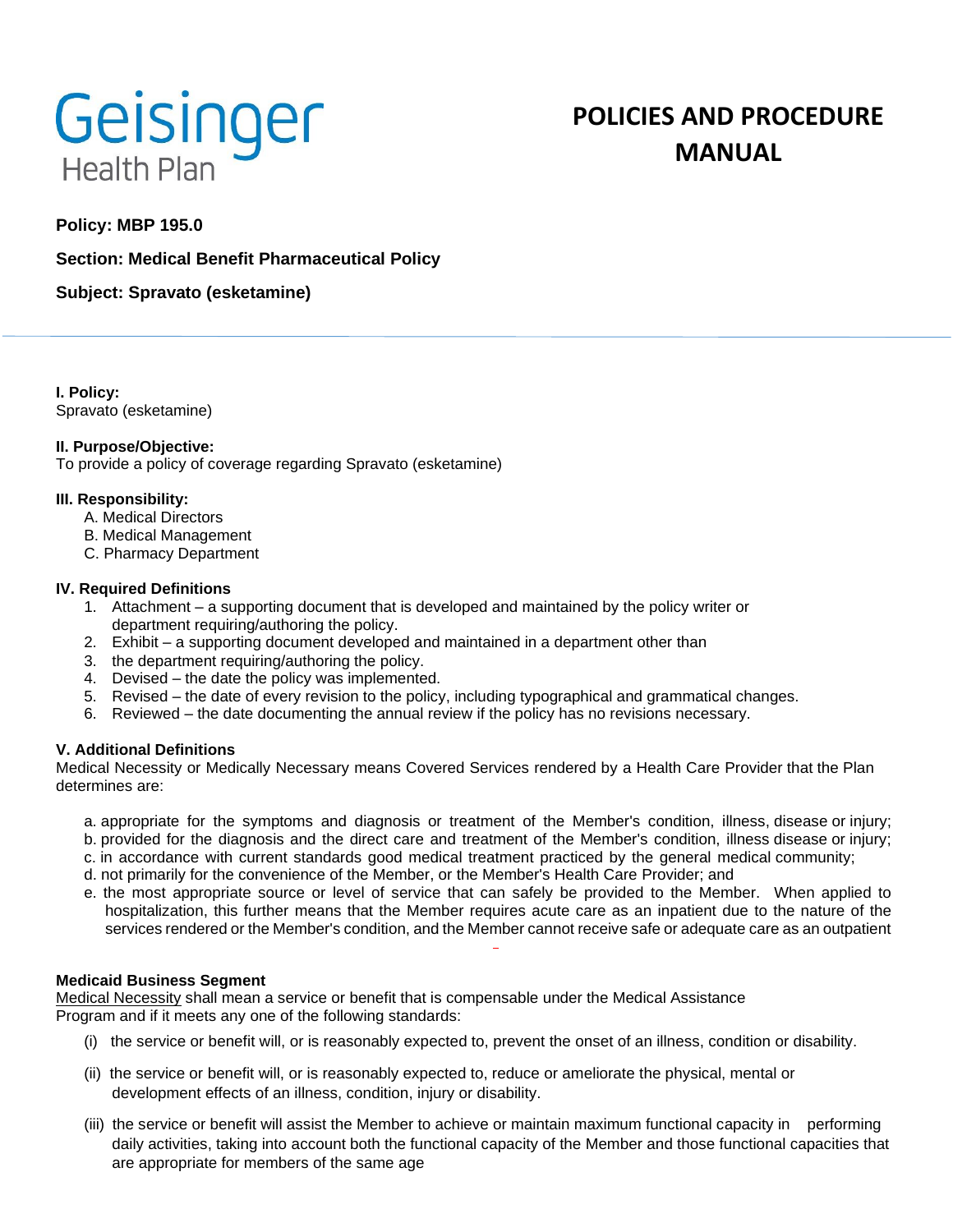## **DESCRIPTION:**

Spravato (esketamine) is a nonselective, noncompetitive N-methyl-D-aspartate (NMDA) receptor antagonist. The mechanism by which it exerts its antidepressant effect is unknown. The major circulating metabolite noresketamine demonstrated activity at the same receptor with less affinity.

## **CRITERIA FOR USE: Requires Prior Authorization by Medical Director or Designee**

**GRANDFATHER PROVISION** – Members already established on therapy are eligible for approval as long as there is medical record documentation that the safety and effectiveness of use for the prescribed indication is supported by Food and Drug Administration (FDA) approval or adequate medical and scientific evidence in the medical literature

Spravato (esketamine) will be considered medically necessary when ALL of the following criteria are met:

#### **For Treatment Resistant Depression**

- Medical record documentation of age ≥ 18 **AND**
- Medical record documentation of diagnosis of major depression disorder (MDD) **AND**
- Medical record documentation of Spravato being used for treatment-resistant depression as defined by failure of at least two antidepressants from two different classes at an optimized dose for at least 6 weeks **AND**
- Medical record documentation that Spravato will be used in combination with a newly initiated antidepressant **AND**
- Medical record documentation of the patient's baseline depression status using an appropriate rating scale (e.g. PHQ-9, Clinically Useful Depression Outcome Scale, Quick Inventory of Depressive Symptomatology-Self Report 16 Item, MADRS, HAM-D) **AND**
- Medical record documentation of therapeutic failure on, intolerance to, or contraindication to olanzapine/fluoxetine capsules **AND**
- Medical record documentation that all potential drug interactions have been addressed by the prescriber (such as discontinuation of the interacting drug, dose reduction of the interacting drug, or counseling of the beneficiary about the risks associated with the use of both medications when they interact).

#### **For acute suicidal ideation and behavior**

- Medical record documentation of age ≥ 18 years **AND**
- Medical record documentation that Spravato will be used in combination with an oral antidepressant **AND**
- Medical record documentation of diagnosis of major depression disorder (MDD) **AND**
- Medical record documentation of a recent hospital admission (within 4 weeks) due to depressive symptoms with acute suicidal ideation and behavior **AND**
- Medical record documentation that Spravato was started inpatient **AND**
- Medical record documentation that Spravato will not exceed the FDA-approved duration of 4 weeks **AND**
- Medical record documentation that all potential drug interactions have been addressed by the prescriber (such as discontinuation of the interacting drug, dose reduction of the interacting drug, or counseling of the beneficiary about the risks associated with the use of both medications when they interact).

\*Note to reviewer: The standard of care for patients with acute suicidal ideation and behavior is to hospitalize for safety. Spravato should be started inpatient for acute suicidal ideation requests.

#### Authorization Duration for treatment resistant depression:

Initial approval will be for 1 month or less if the reviewing provider feels it is medically appropriate. For continued coverage, the following criteria is required.

• Medical record documentation of clinical improvement in depression symptoms as measured by an appropriate rating scale (compared to previous measurement).

Subsequent approvals will be for an additional 12 months or less if the reviewing provider feels it is medically appropriate. For continued coverage, the following criteria is required.

• Medical record documentation of clinical improvement or lack of progression in depression symptoms as measured by an appropriate rating scale (compared to previous measurement).

Quantity Limits for treatment resistant depression:

For the initial 1 month authorization: 23 devices per 28 days For subsequent authorizations: 12 devices per 28 days